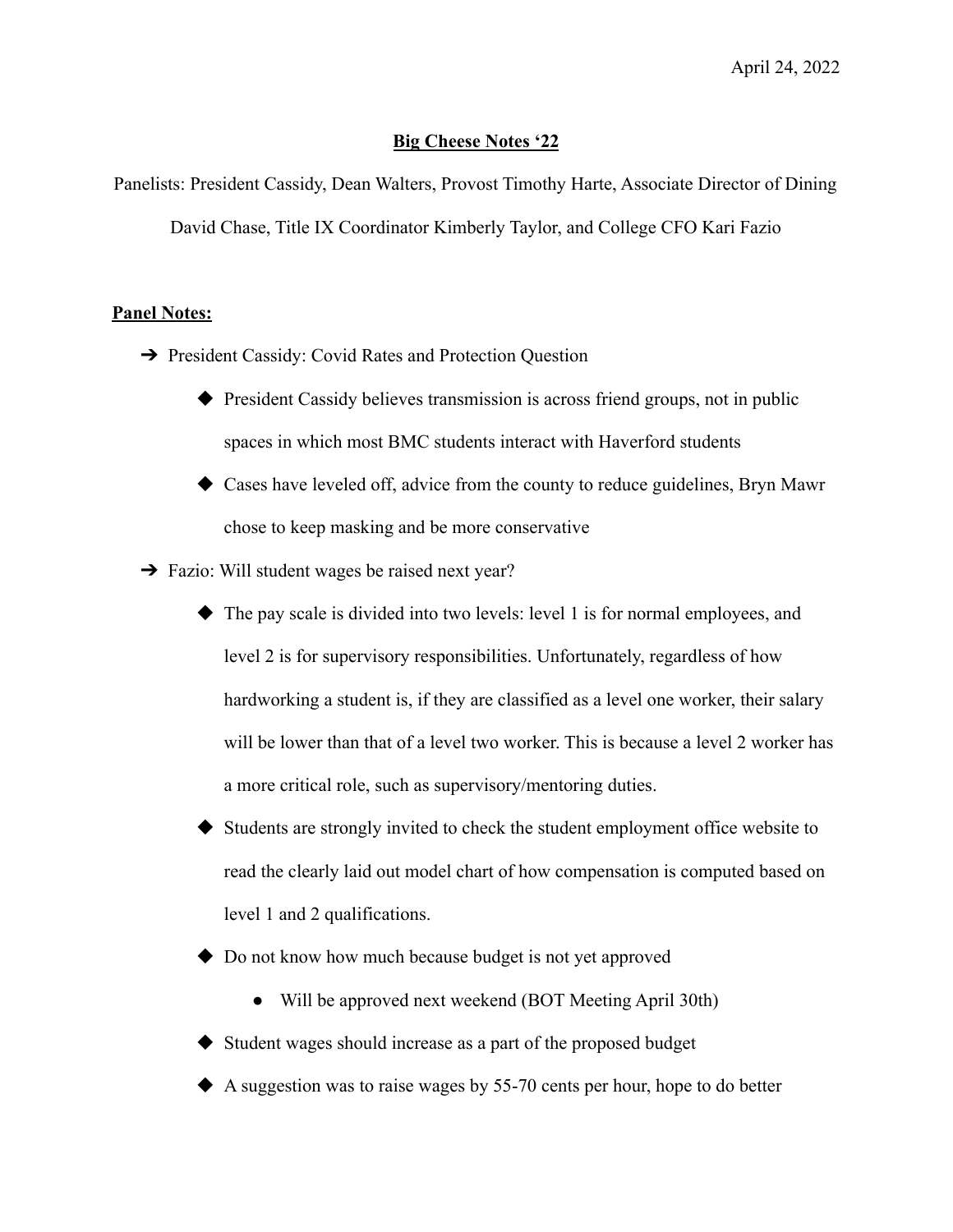- ◆ All student wages will increase, not just in specific departments
- ◆ Aside from all of the fantastic work that students perform, fellow staff members, such as HR staff members, have been working tremendously hard over the last several years; we want to look into alternative options for improving their salary as well.
- ◆ Premium pay for special events will not affect wage changes
- ➔ Provost Harte: Why are lotteries determined during the first week of classes?
	- ◆ Not really a question he can answer, better for Registrar
	- ◆ Knows that it is a concern but can look into it
	- ◆ Registrar feels this is best, have to factor in Haverford's registration
- → Kim Taylor: Screening process for DLT members in terms of Title IX
	- ◆ Asked for clarification on the question
	- ◆ Students who violated conflict have considered in looking for leadership positions
	- ◆ Being accused of violating the policy is not the same as actually violating the policy
	- ◆ All students have rights; not assumed guilty until it is proven
- ➔ David Chase: Food waiver process for clubs & Covid protocols
	- ◆ No different than any other waivers despite Covid protocol
	- ◆ Will these restrictions be lifted?
		- No, not until there is a more robust catering policy
- **→** Kimberly Cassidy: Strike Demands
	- ◆ Documents on the website that outline responses to the strike demands
	- ◆ Created a working plan/timeline for DEI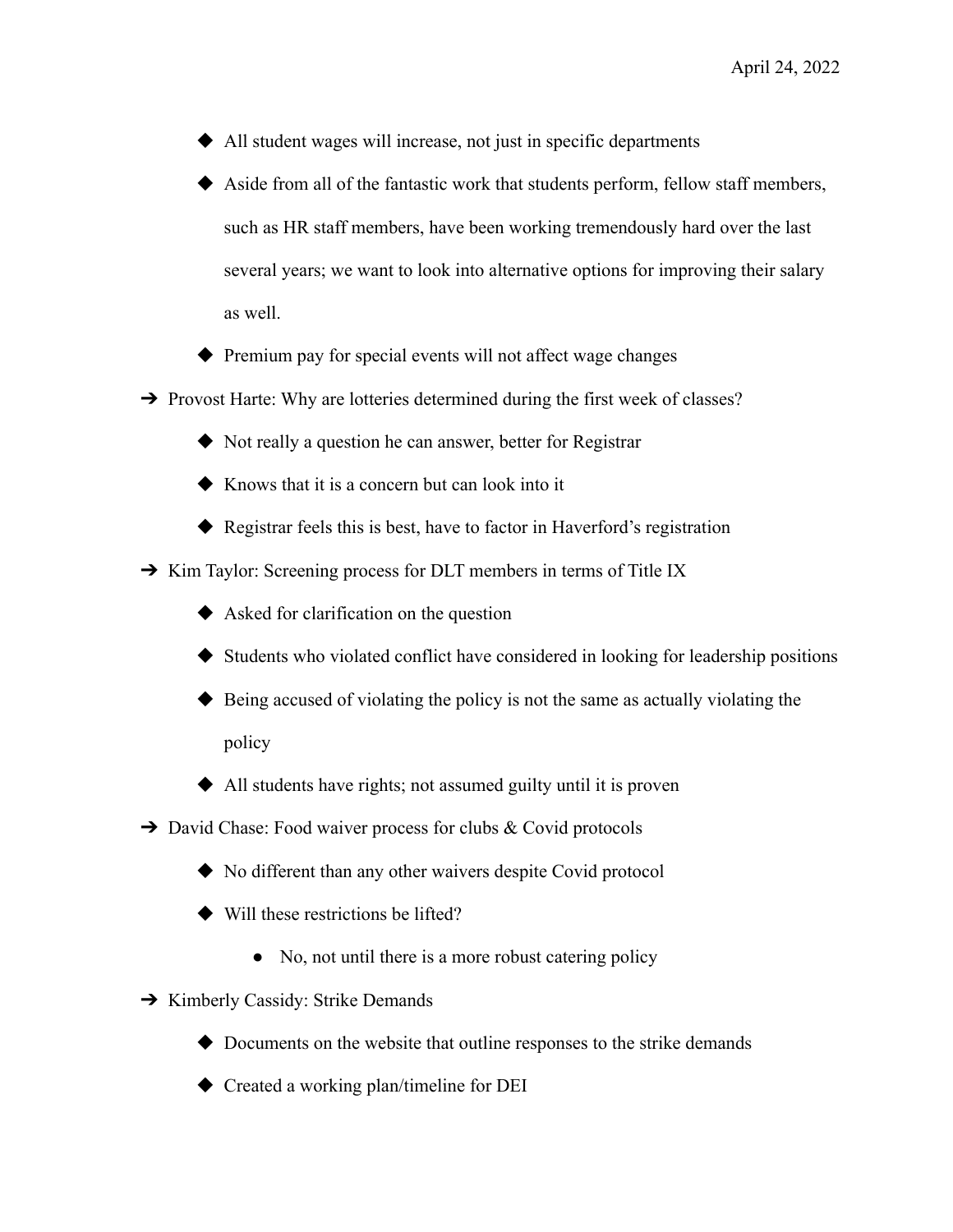## ◆ Highlighted:

- Campus climate survey with published results
- Campus climate action plan around the results of the survey
- Small group discussions and town halls with faculty members
- Special office hours for discussion
- Moving forward with the curriculum program
- Independent study established to develop curriculum; developed proposal, received robust discussion from faculty who have met to discuss implementation
- Two new positions that came from the Strike: Assistant Deans
- Change Agent fund- anti-racism journal
- Racial justice impact fund for engaging with community-based organizations, developed into a praxis course that will partner with local social justice organizations and nonprofits
- Funds have been increased, as well
- ◆ Updates on the removal of M.Carey Thomas's name from Old Library
	- Board discussing the matter, no conclusion yet
- ◆ Updates on Wellness and Health Services
	- Dean Walters: invested money in the new facility; four full-time counselors now for the first time; investing in medical services staff—hiring new people due to turnover; proposing additional position in Access Services but needs to be approved by the budget, know that students are experiencing barriers nevertheless but are trying to improve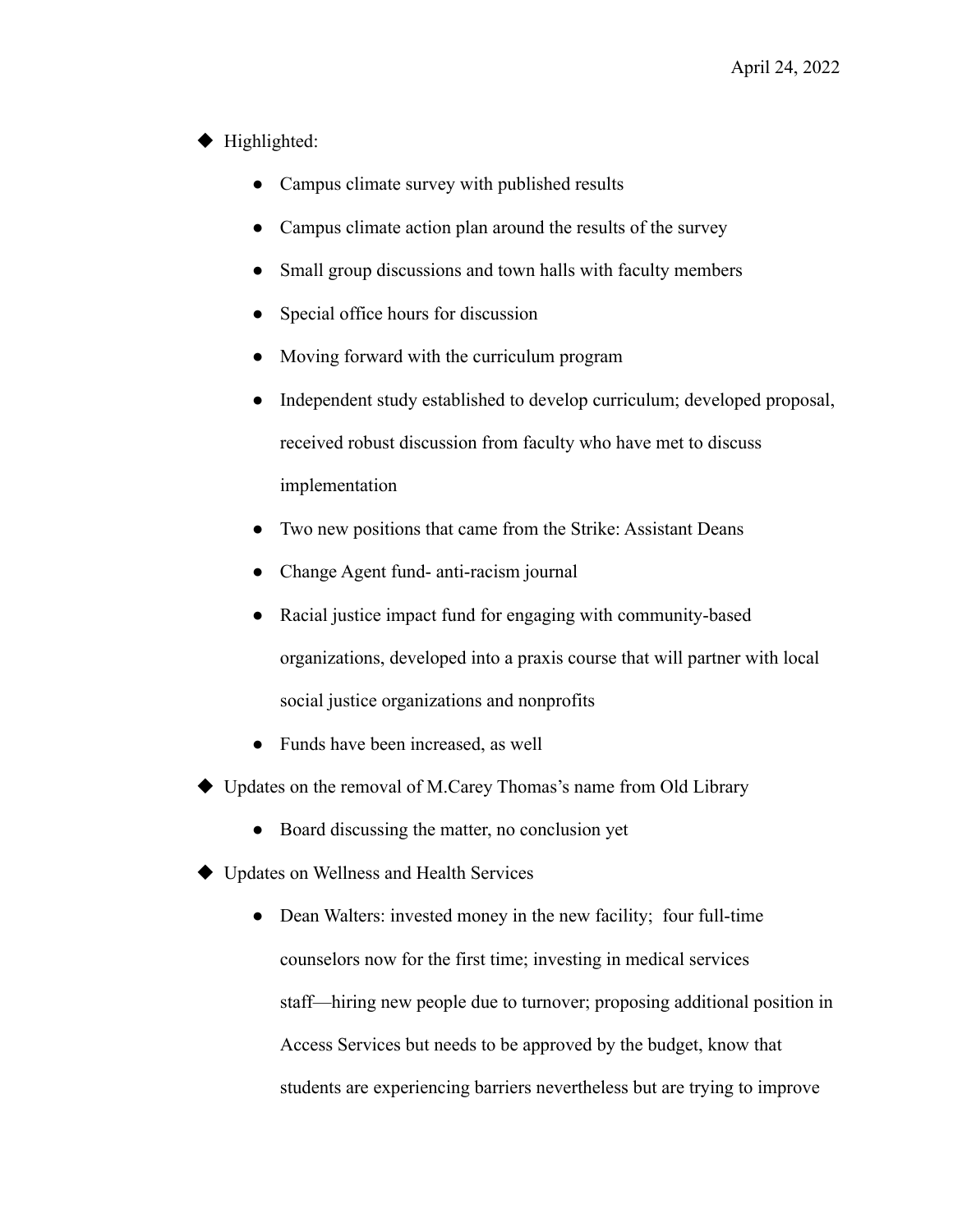- ◆ Updates on Dean's Emergency Fund
	- Dean Walters: does not exist, replaced by Student's Assistance Fund; report on the website posted each semester
- ◆ Updates on Compensation for Strike Collective Organizers
	- Dean Walters: stipend was given to students last year; more opportunity in the President's office and Pensby for compensated social justice work, more hiring rather than volunteering
- $\rightarrow$  Updates on Transformative Justice Training  $\&$  Reshaping of Customs Week to Include Transformative Justice
	- Dean Walters: students, staff, and faculty working on implementing transformative justice in higher education; how to implement it into Thrive and Customs Week to prevent harm; students are asking for more institutional assistance with interpersonal conflicts, so BMC is looking to provide more training to manage conflict—Dialogue Project
- **→** Dean Walters & President Kassidy: Response to Rock Hate Crimes & Actions to Prevent Future Hate Crimes
	- ◆ Dean Walters: Interviewed more than two dozen students, reviewed swipe cards, conducted handwriting comparisons, but still may not figure out who did it; hoped the student would come forward and still hopes that will happen if a student did it; a report will be made by the end of the semester
	- ◆ Dean Walters: curriculum changes; community expectation building; administration can do some things (education, support, etc), but students need to hold each other accountable to certain standards, as well.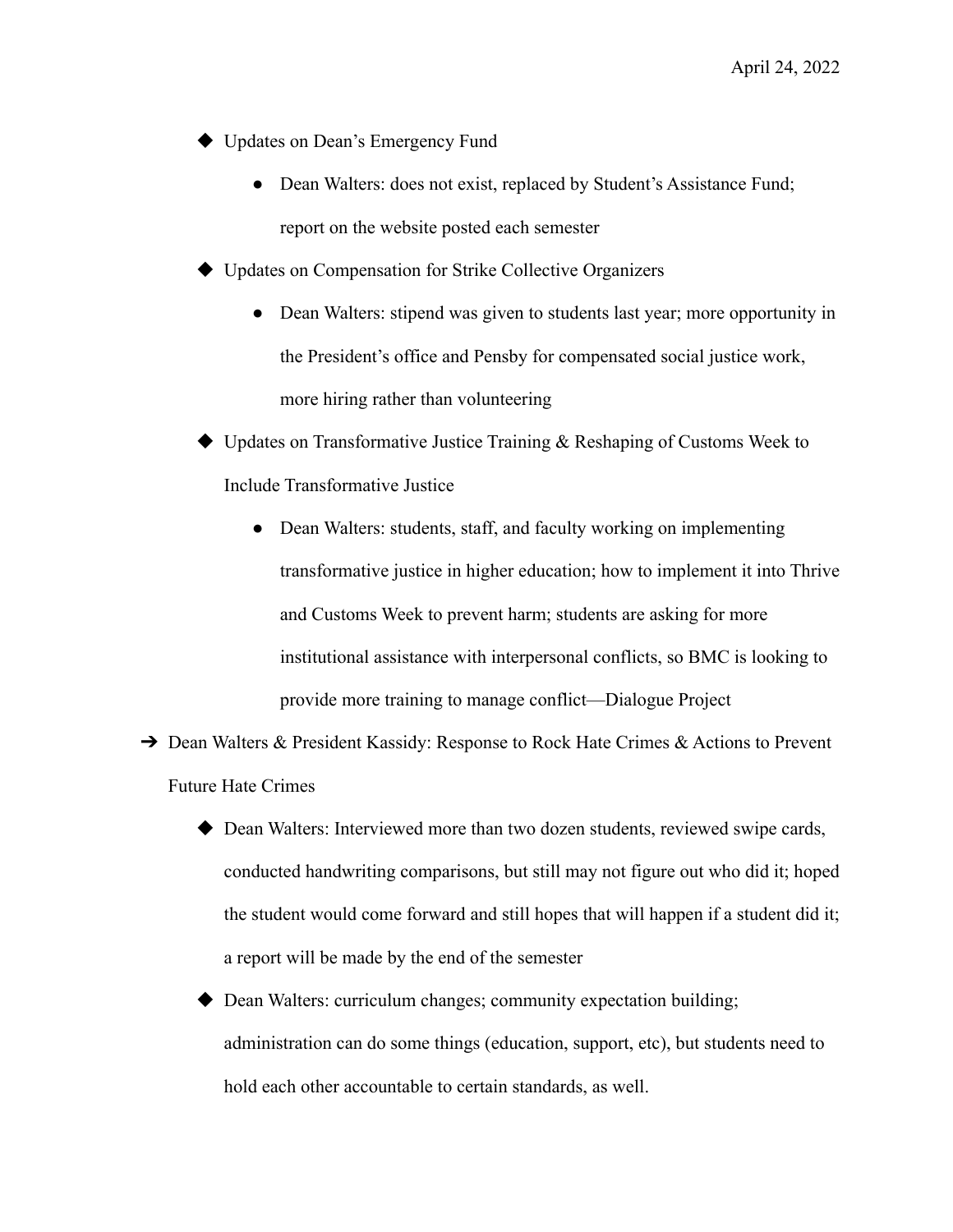- → Provost Harte: Efforts Making Towards Retaining Faculty and Staff of Color & Making BMC More Diverse
	- ◆ Tricky but working as hard as they can considering the "very good" job market, certain faculty of color "in demand"; looking for various ways to keep faculty such as through relief policies; show appreciation for efforts considering climate on campus and acknowledge their invisible labor; make more efforts to hire more faculty of color
- → Fazio: Expectations Campaign: Where has the money gone? How can students see where it's gone?
	- ◆ Career and Civic Engagement Center and internship opportunities
	- ◆ Funded building projects on campus—new building (The Well), renovation of Park
	- ◆ Four new faculty lines
	- ◆ Kimberly Cassidy: Financial Aid (60 million), eliminate and reduce loans for students; every year counted in the total is the Bryn Mawr Fund which goes to general operating expenses; advancing scholarship money
- → Kim Taylor: Public Criticism of Title IX—How to Better Policies and Support Students
	- ◆ Aware of harm and changing landscape
	- ◆ 90% of cases involve two students so someone is inevitably going to be unhappy with the process
		- Scheduling concerns, criticism about programs done during Customs Week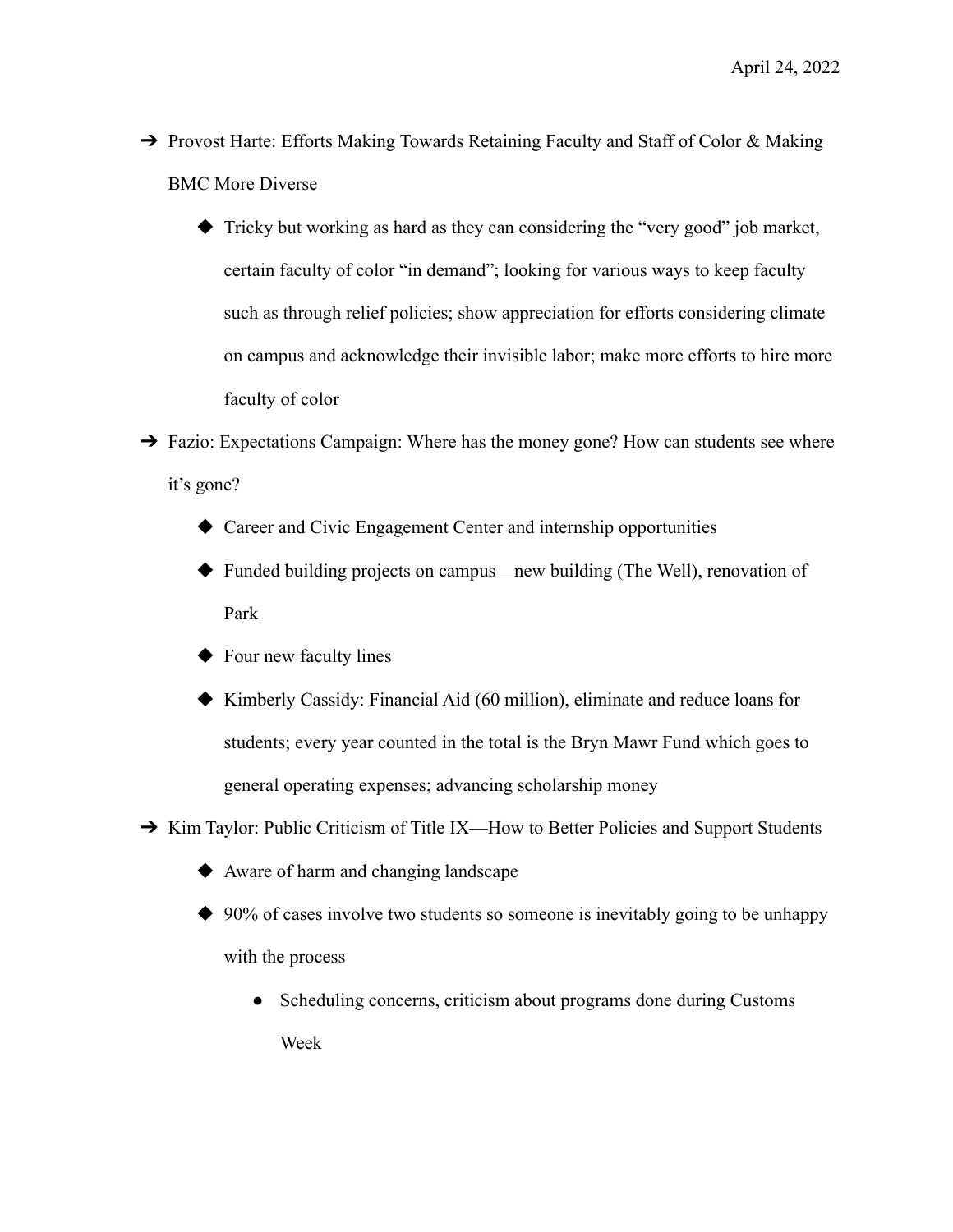- ◆ Student feedback is essential—Dean Walters and her often meet with students to discuss concerns and feedback
- ◆ Created form for feedback on sexual assault awareness month
- ◆ Have a wide network of staff support
- $\blacklozenge$  Watch and listen to what happens in D.C. to stay updated on policy—make policy at the start of the year and do not change it until the summer so students have consistency
- → Fazio and President Cassidy: Will Sick Pay Continue for Student Workers?
	- ◆ The federal government does not allow them to compensate for sick time, only pays for labor
		- Trying to go around this policy, especially because of Covid, but very complicated issue moving forward
	- ◆ Staff work every day so paid time off for staff is easier—students can generally make up wages, staff cannot as easily
- **→** David Chase: How will dining wages change for full time staff?
	- ◆ Evaluating wages, completing mortgage studies to compare wages
	- ◆ Fazio: Do this for all staff every year, argue for raises based on inflation but try to distribute equally, but sometimes do targeted market comparisons
		- Expect to increase salaries to a larger degree than in past years
- ➔ Cassidy: Plan for Cambrian Row
	- ◆ Buildings on campus need to be renovated so CR will be "swing buildings" where offices will be moved
	- ◆ Looking to renovate library so lots of staff would need to be moved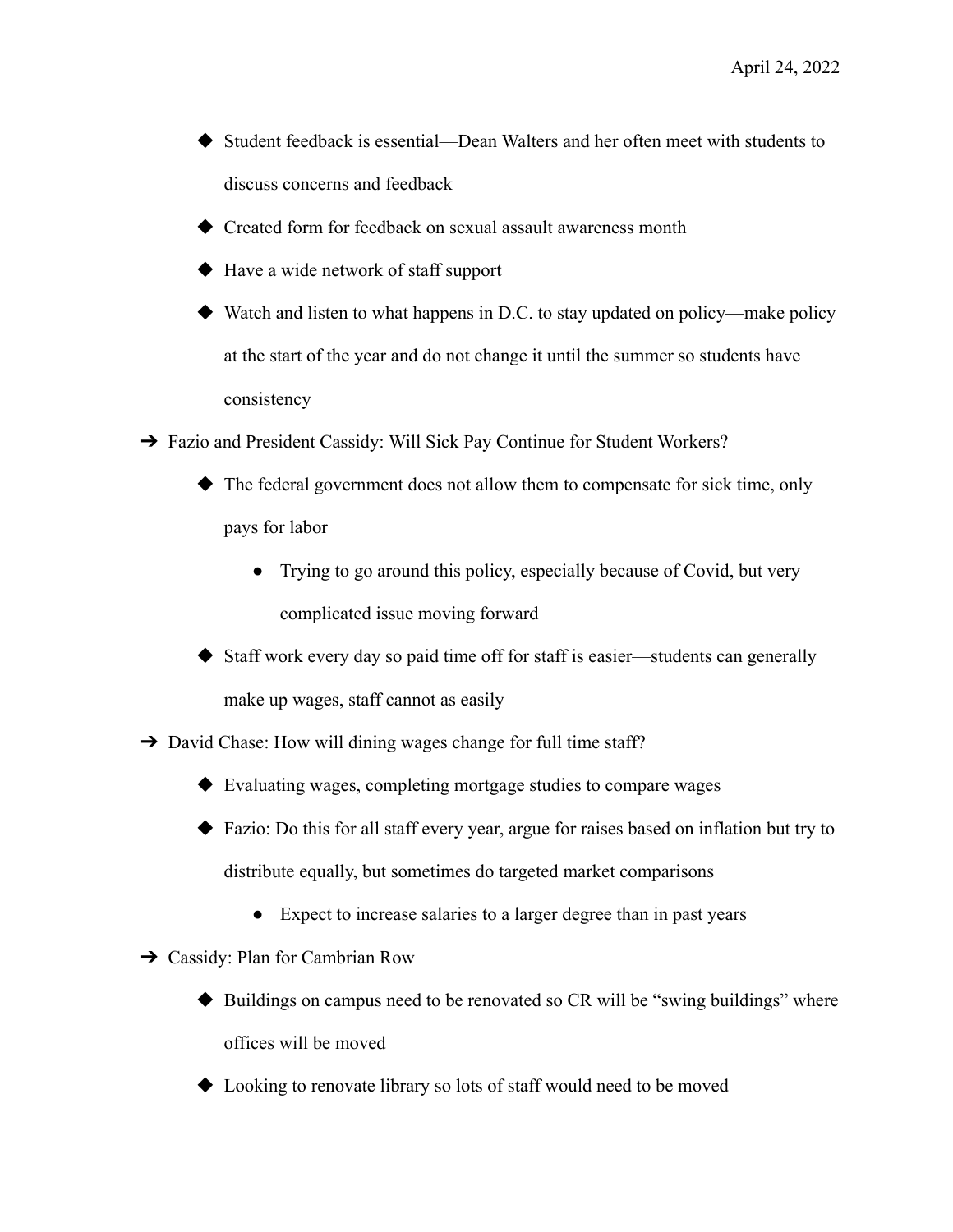◆ After, will have a larger discussion on how to use Cambrian Row

- For now, just a general student space
- ➔ Provost Harte: Students Being Dropped From Essential Classes
	- ◆ Did not see the trend mentioned but would certainly consider it if the trend continues
- **→** Provost Harte: DEI Curriculum Requirement
	- ◆ Under consideration from faculty—the first vote passed by a large margin, a positive trend, just need requirement to officially passed
		- Opportunity to double count with other courses taught by faculty who choose to participate
	- The class of 2027 will be the first class to see it fully go into effect as a requirement

**→** President Cassidy and Dean Walters: Reparations for Mending Harm to Indigenous **Communities** 

- ◆ Tribes have reached out about acquiring stolen objects
- ◆ Asked to be respectful of the Tribes involved
- ◆ Departmental collections are being looked into to make sure they are not in violation of policy
- ◆ Beginning process of connection with the Lenni Lenape people
	- Must be a relationship built over time, need to understand what the Lenni Lenape people want rather than making decisions internally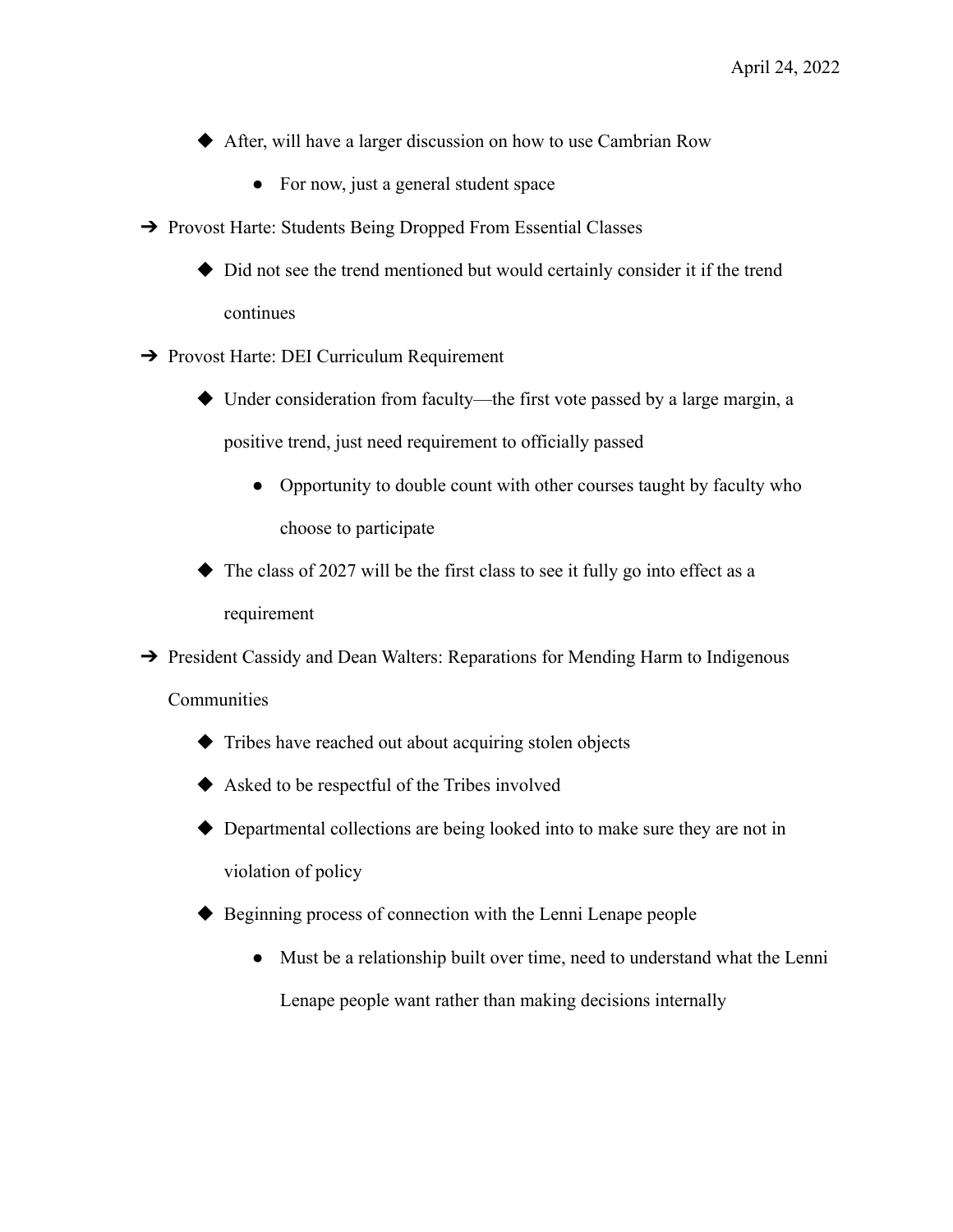## **Breakout Group Notes:**

- **→** President Cassidy, Dean Walters, Provost Timothy Harte
	- ◆ Practice room taken away from music department- only 3 practice rooms, 2 being used- 69 students in private study, 75 orchestra members, 60+ involved in chorale, 30 seniors, minimum of 300-400 students using music facilities- any progress on solving this issue?
		- Provost Harte: Email Provost Harte the data, he toured goodhart on monday, been in touch with multimedia who has equipment in room 102, talking with registrar this past week and emailing, using one of classrooms proposed as a solution with key available to students, doesn't seem like multimedia will be able to move stuff out by the end of the year, ongoing meetings about this with music faculty at Hav, trying to find solution to this for end of semester and hoping to find real solution over the summer
	- Student received email from Heidi this morning, doesn't think that classroom would be a proper space because it is often used for larger ensembles like acapella, juries and final exams are coming up for private students and chamber music concerts coming up, wants to prevent instrument damage from constant public use
	- ◆ Are there going to be follow up emails, links for students to get more information following this event? Lots of resources were mentioned during the panel, would like those to be consolidated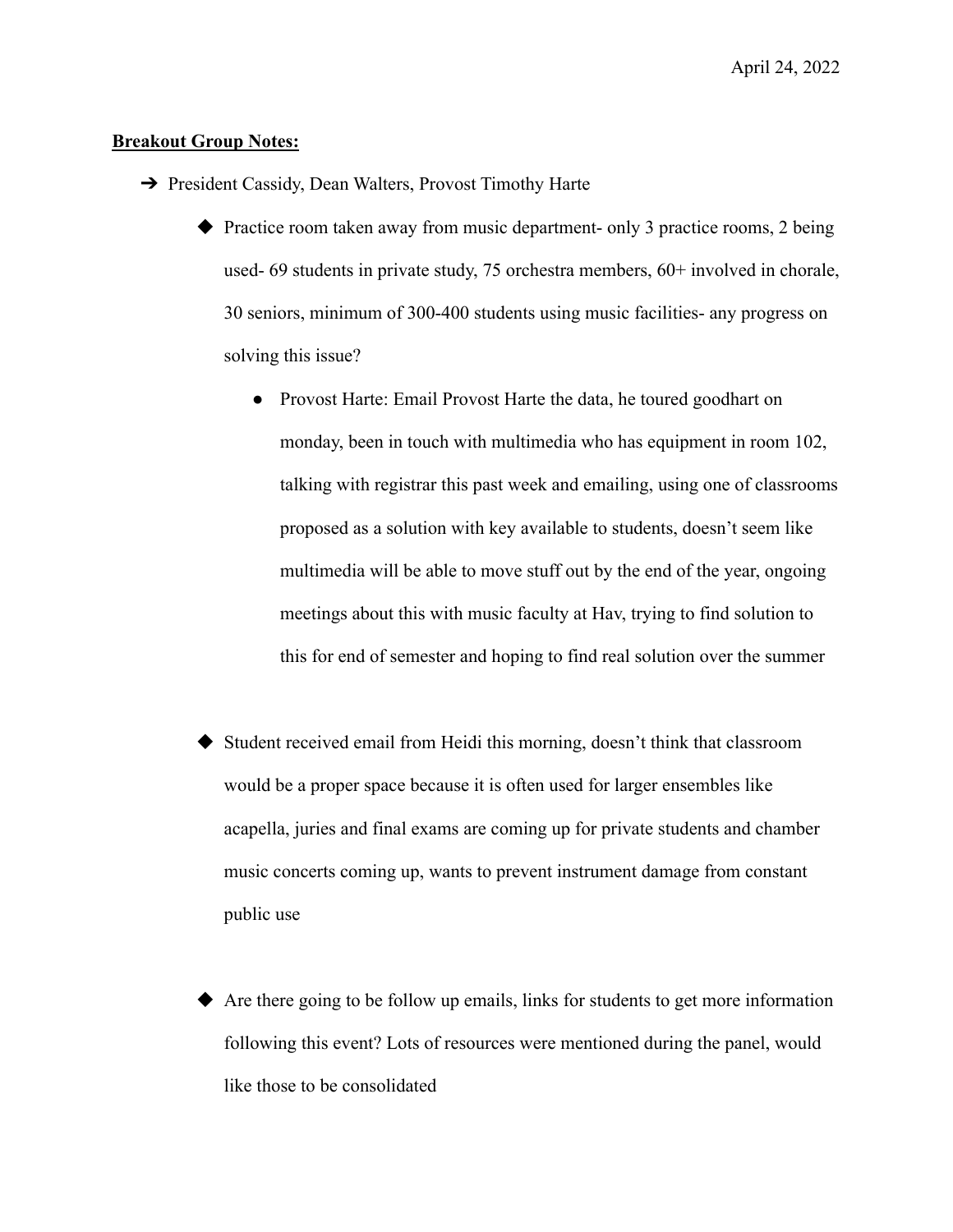- SGA will work with admin to compile list of resources that can be sent out through the listserv
- ◆ Recommendation for students to be able to ask follow up questions and clarifications during Big Cheese, having a back and forth conversations- more questions that weren't answered than were, felt that questions about wellness center was not addressed well
	- Dean Walters: specifically clarified wellness center comments, was thinking in more monetary context, knows that health center doesn't meet everyone's needs in midst of mental health crisis, having trouble finding staff in labor shortages, specifically trouble finding therapists who are qualified and want to work at the college, more money in private sector, now we have 4 full time counselor who are going to put in planning hours during the summer and hopefully increasing available things beyond individual therapy, had protocol but did not have My SSP which works all year round, using telehealth- this is not satisfactory for all students but thinking hard about how to get resources
- ◆ In terms of increasing the budget for college services, could a source of spending for additional funds be an increase in salaries?
	- Dean Walters: We want to hire people who want to work in college health specifically, there is not really a way that income from private practice can be competed with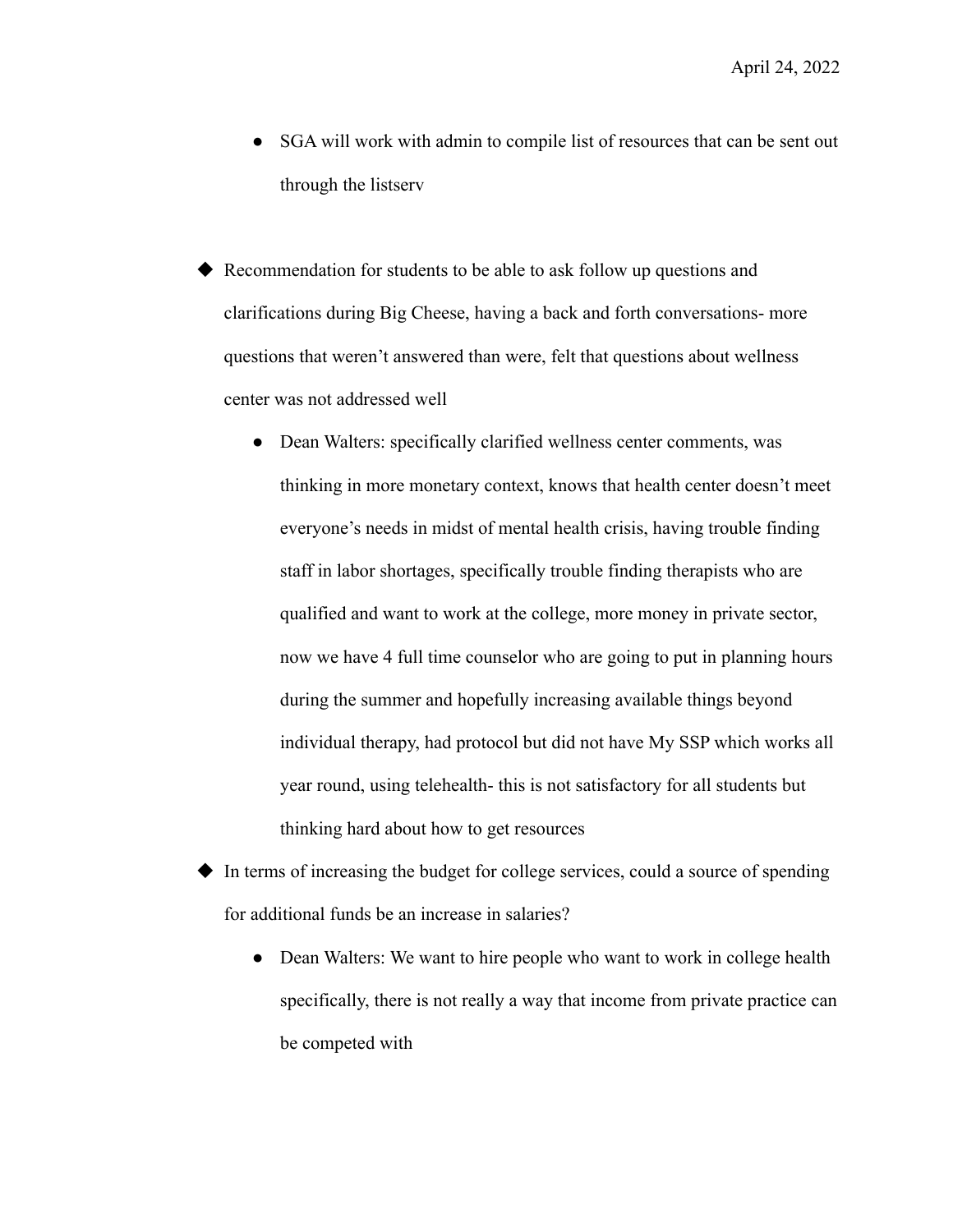April 24, 2022

- ◆ Anything specific being done to hire more BIPOC and POC counselors?
	- Always looking for more, new psychiatrist is BIPOC, every time there is an opening that is a priority to diversify the population of staff
- Any way that process of how to hire counselors could be released?
	- Dean Walters: Trying to use the college health networks, had luck with hiring individuals who started as interns with the counseling staff, turnover in these positions is also a challenge, bring this up with Reggie Jones (head of counseling) and possibly have convo with her about that
- Response to hate crime at Rock: did not appreciate that there was suggestion that student body is ultimately responsible for hate crimes that happen on campus, hate crimes have always happened at this school, places responsibility on ECC and BIPOC to stand up and advocate for themselves
	- Dean Walters: Empowering all students, including white students to stand up against racism on campus
- Students asking for DEI requirements, wanting administration not trying to deflect responsibility but administration does not have control over interpersonal behavior, education of staff and faculty doing DEI anti-racism training and education, look at own policies and how the college works with students and develops trainings, set expectations, What are we not doing that we could be doing?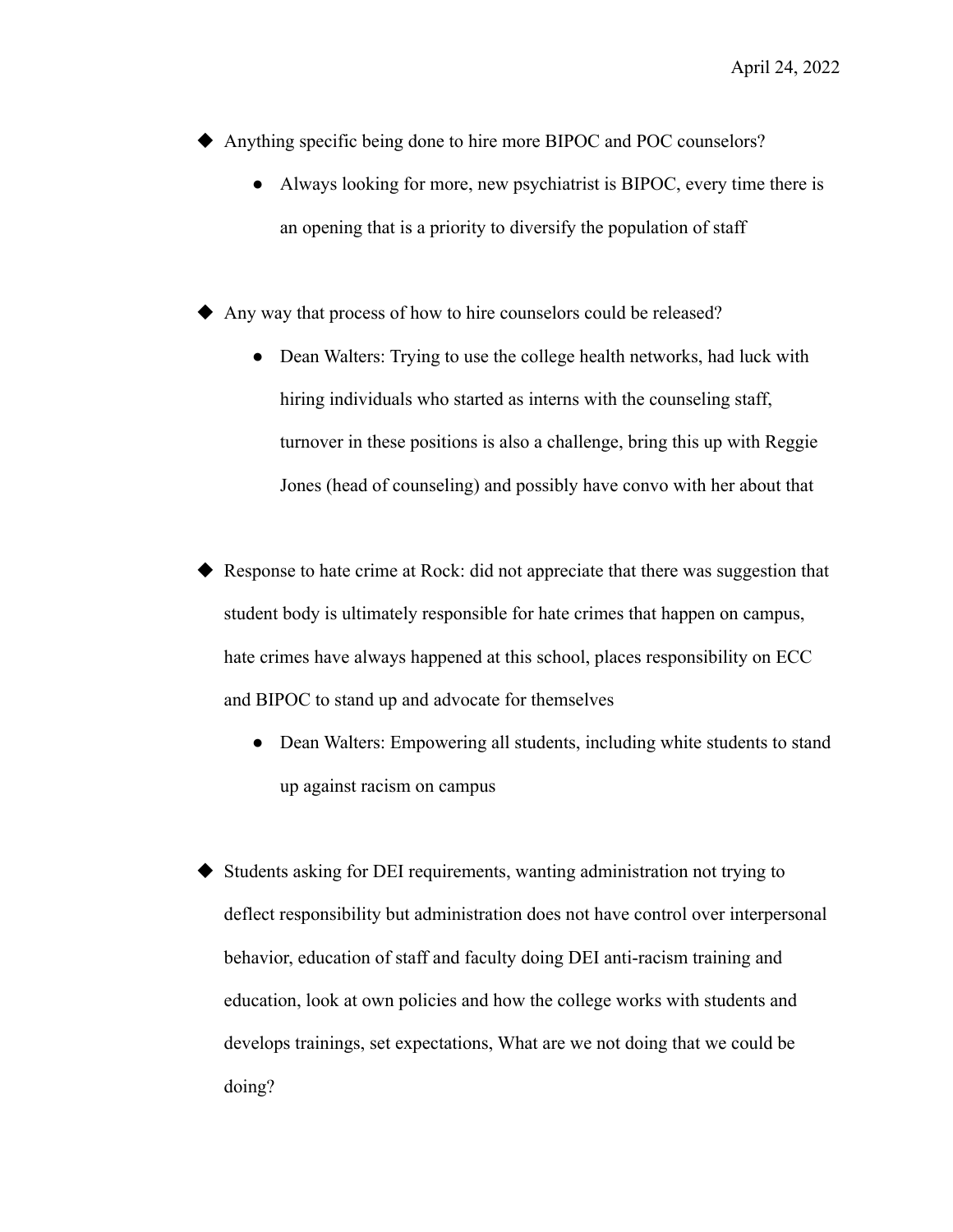- Connection between admin and students-disconnect between what we want and what we need, want more conversations with students on a regular basis
- Dean Walters: Departments have been holding specific events and teach-ins, are faculty and students talking with students?

Emotional burden put on professors of color, white students don't want to be held accountable and not being seen by white professors, some white professors do get it wrong and are going to mess up

- Provost Harte : Had a long conversation with a faculty member, concerned that faculty members and students at the college are wary of raising issues of race in classes, talking about ways they can expand the dialogue and have discussions- faculty are wary of saying the wrong thing
- President Cassidy: Admin has taken some action whether in structural or educational realm, brought in outside consultants, taken institutional actions, need to stay in dialogue about what is effective and what isn't, agree that having these dialogues more often is important, President Cassidy has offered office hours and had no one attend, hard to get traction, there are absolutely structural issues but it takes all members of the community to change the culture, what feels so frustrating is that students are not uncomfortable enough when hate crimes occur

Students say that there has to be more that the people in charge can do, cannot place all blame on students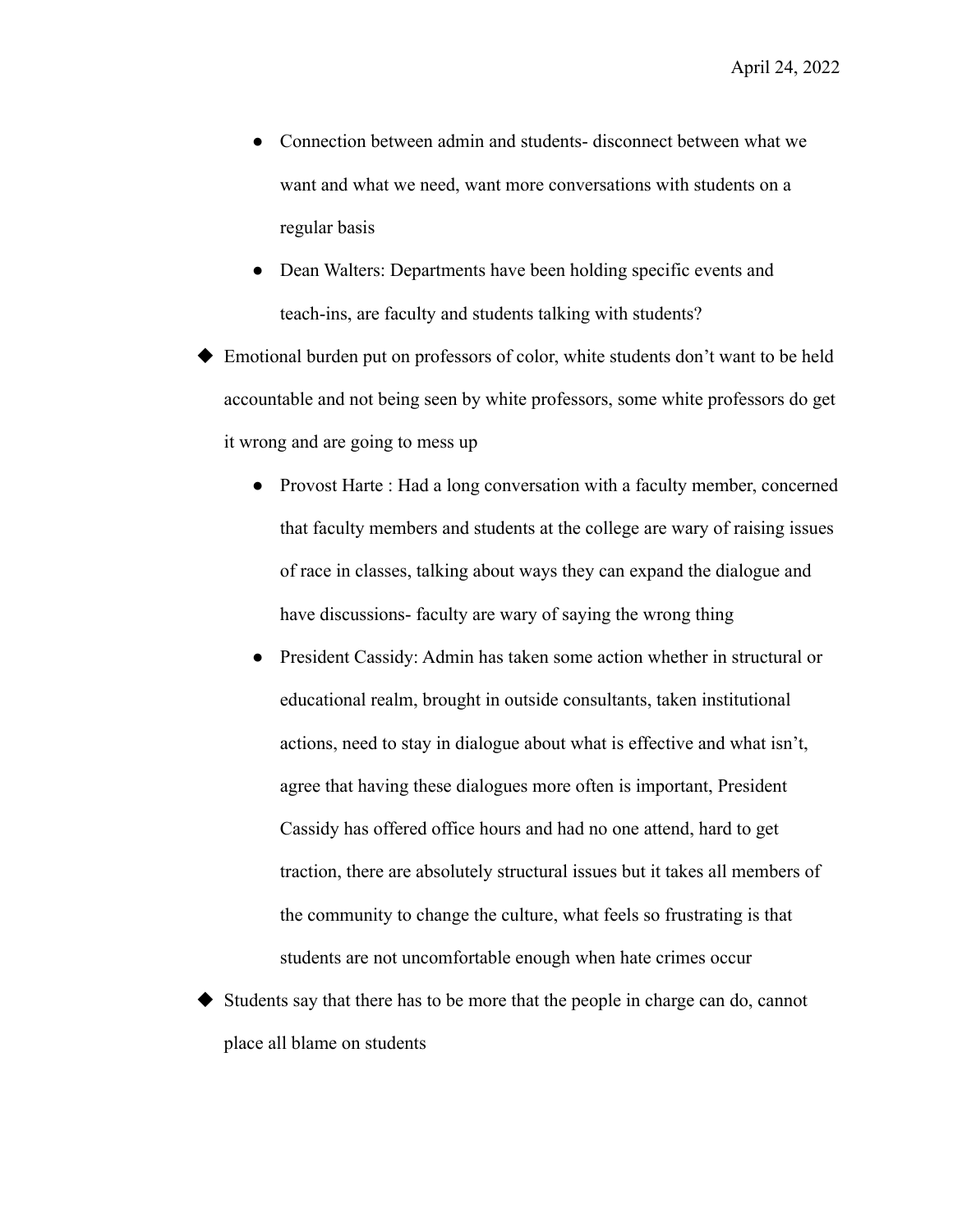- President Cassidy: We are trying to do as much as we can, everyday we think about what we can do and investments, have to keep the conversation going- concrete example of two new positions created, planning to add resources but getting feedback from strike about where resources were going to have impact were helpful, how can we find those connections- it's not okay that it's the culture we have, working hard to change that
- Response from students: Many of us are here for 4 years, those 4 years are very hard for a lot of people, culture can take a lot of time to build but these are hard experiences at formative ages
- Dean Walters: Doing the best we can to accelerate the change, but culture change does take time, diversifying faculty takes time and structural change is not instant, embedding new employees takes time to know the institution and
- ◆ Student: Part of the problem is that white students are not uncomfortable enough, discomfort can be forced by people in power, admin response has not been enough to make students uncomfortable, lots of ways that admin could be doing things better, increasing response, culture takes time to change but admin could be doing more to force that and forcing discomfort that makes the change
- ◆ Student: Curious about process of creating course that came from the strike, DEI requirement-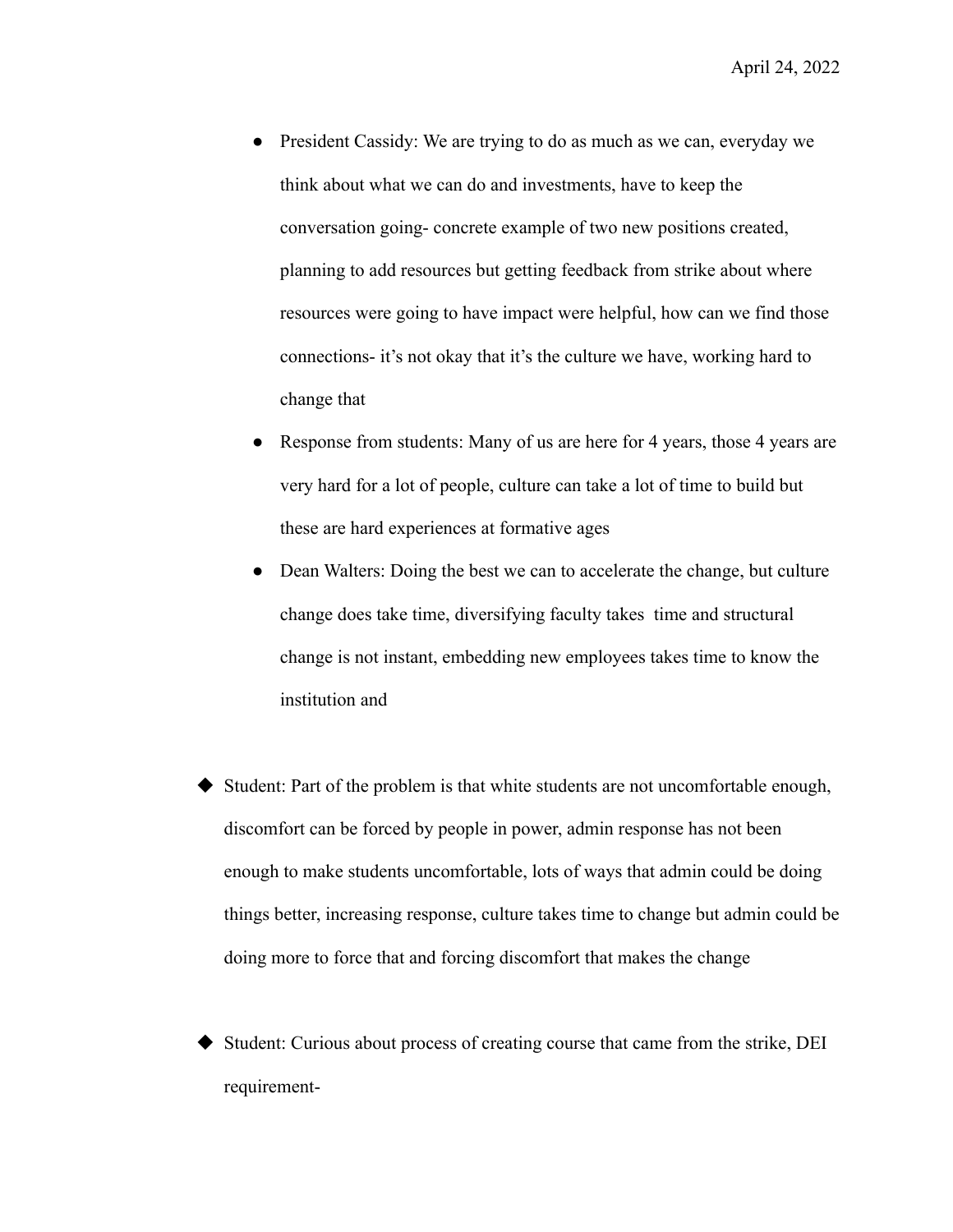- President Cassidy: Some courses should be appearing next year, can't spring requirements on people who are already enrolled because it could influence enrollment decision, advertised next year so students coming in will know that it will be there, Provost office instituting course development funds and these will be in the curriculum-
- Provost Harte: Faculty already asking for course development money, curriculum committee essentially spent the entire year on this issue and is very complicated, faculty self governance makes process more complicated,
- Student: Request for courses that will be introduced this coming fall, even if the requirement does not exist yet, could these courses be marked down as something that will fulfill the requirement? Like sustainability tag on Bionic
- Student: How are professors who were against this new DEI requirement being addressed, conflict within faculty and departments? Biology department example, some professors' responses to the strike were not adequate, support for POC faculty? Concerning that professors who voted against this are still teaching classes and POC students would not know
	- Provost Harte: Knew of several faculty of color who did not want the requirement, not just faculty who are white, looks like it will be a small percentage who vote against it, don't correlate vote against DEI with racism, some ideological reasons faculty would give who are still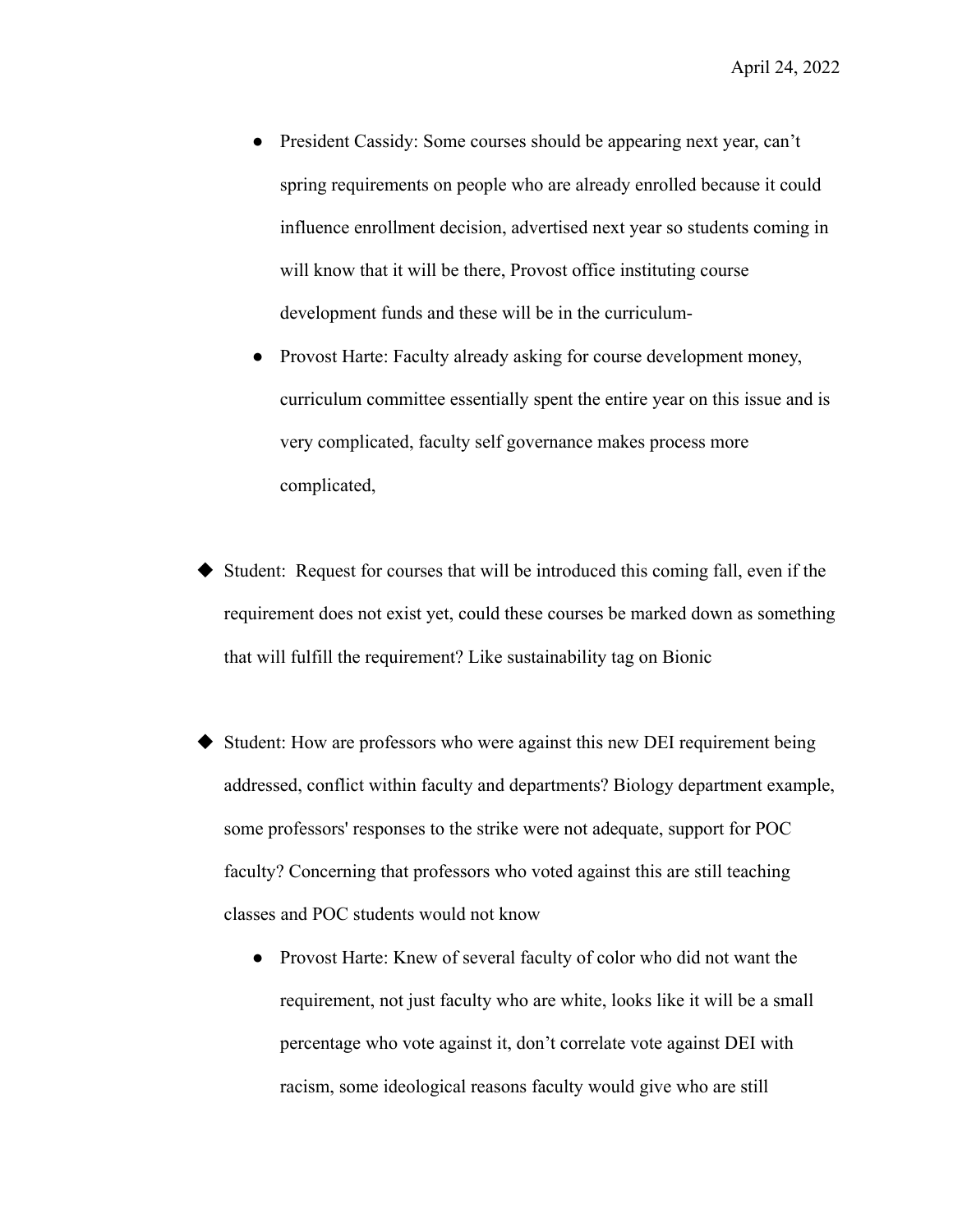April 24, 2022

committed to DEI, some of it is generational shift, can't kick faculty out who have less progressive views, academic freedom is important to the college

- President Cassidy: Some objections are not about the content of the courses, we don't know how professors vote because votes are anonymous, lots of work done by faculty on education and discussion to persuade faculty of importance, some of this education is ongoing- have to address experience in the classroom where people are not feeling safe, but cannot assume that it is based in curricular requirement, have to address classroom issues institutionally
- ◆ Student: May be some correlation, cannot make assumptions and we don't know who vote- tenure faculty can be racist because they are protected, may not be outwardly racist towards students but saying things in their classes- tenured faculty cannot be dealt with
	- Kimberly Cassidy: If people are saying racist things in the classroom, we can address that- campus climate survey and sharing things with faculty
- Student: Who is educating these faculty members? Is it POC or white people educating these professors?
	- Provost Harte: Brought in consultants for various departments where workshops have happened, cannot force faculty to engage in workshops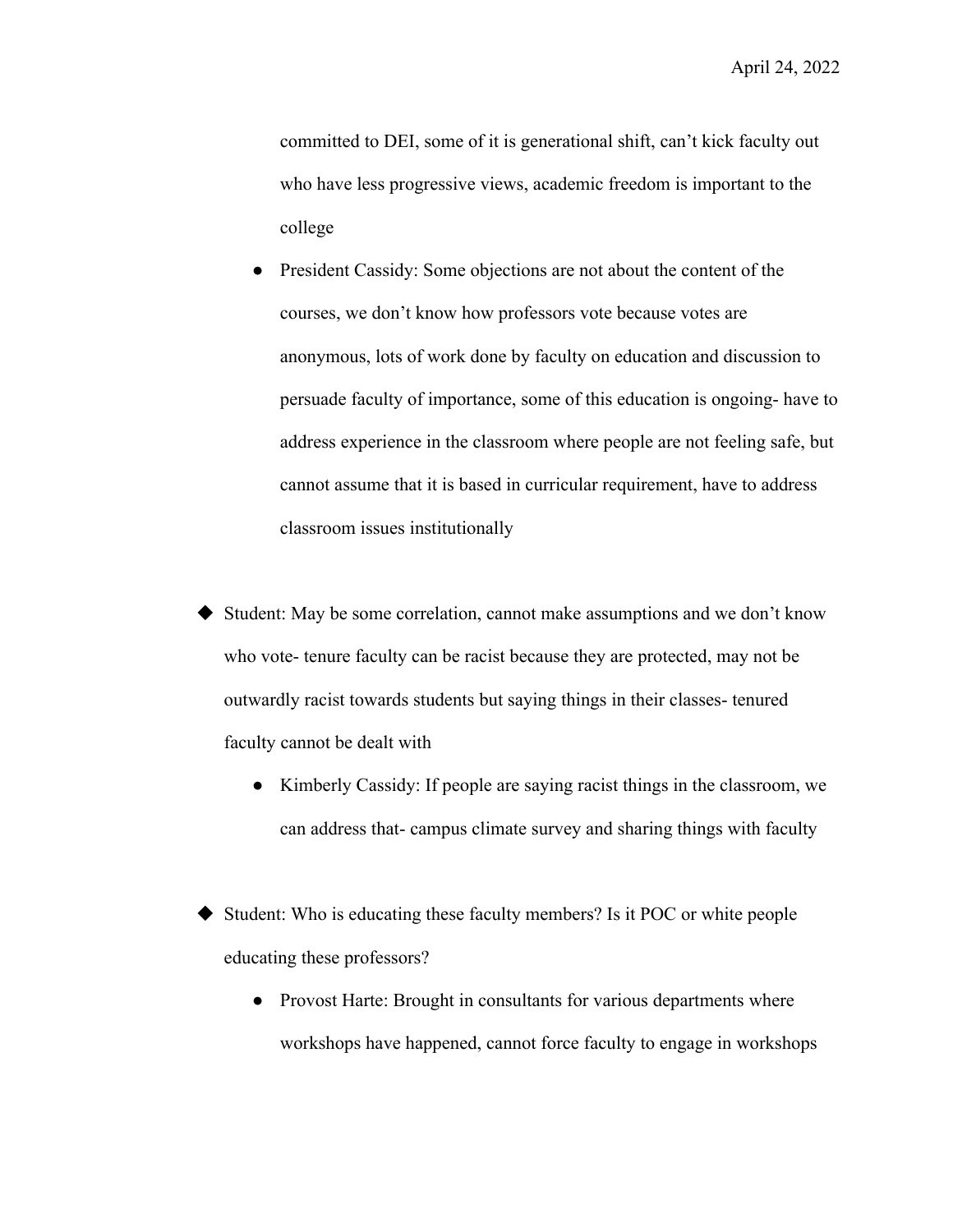but a lot have, one of the best things about the strike is that faculty began to rethink things, how department functions, etc. change is happening

- ◆ Student: commented that no one has mentioned impact on Belarussian students during Ukraine crisis, ashamed to speak Russian on campus and hearing micro aggressive comments
	- No faculty responses
- ◆ Student: Nature of racism in the classroom is not always direct, if student of color experiences racism in the classroom it is not always reported, culture of micro aggressions and favoring white students, if we cannot control faculty- need to hire faculty who are anti-racist
- **→** Associate Director of Dining David Chase
	- ◆ Increase in wages for full-time staff?
		- Not in charge of wages for full-time staff, more so question for Bernie
	- $\blacktriangleright$  Limiting waste in the dining hall?
		- Students previously would volunteer to take food from DH to shelters in Philly, lost traction throughout the year
		- We talked about making a club dedicated to eliminating food waste in the dining hall, certified student van drivers,
		- Incorporating this idea of eliminating food waste in DH into the Greening Committee